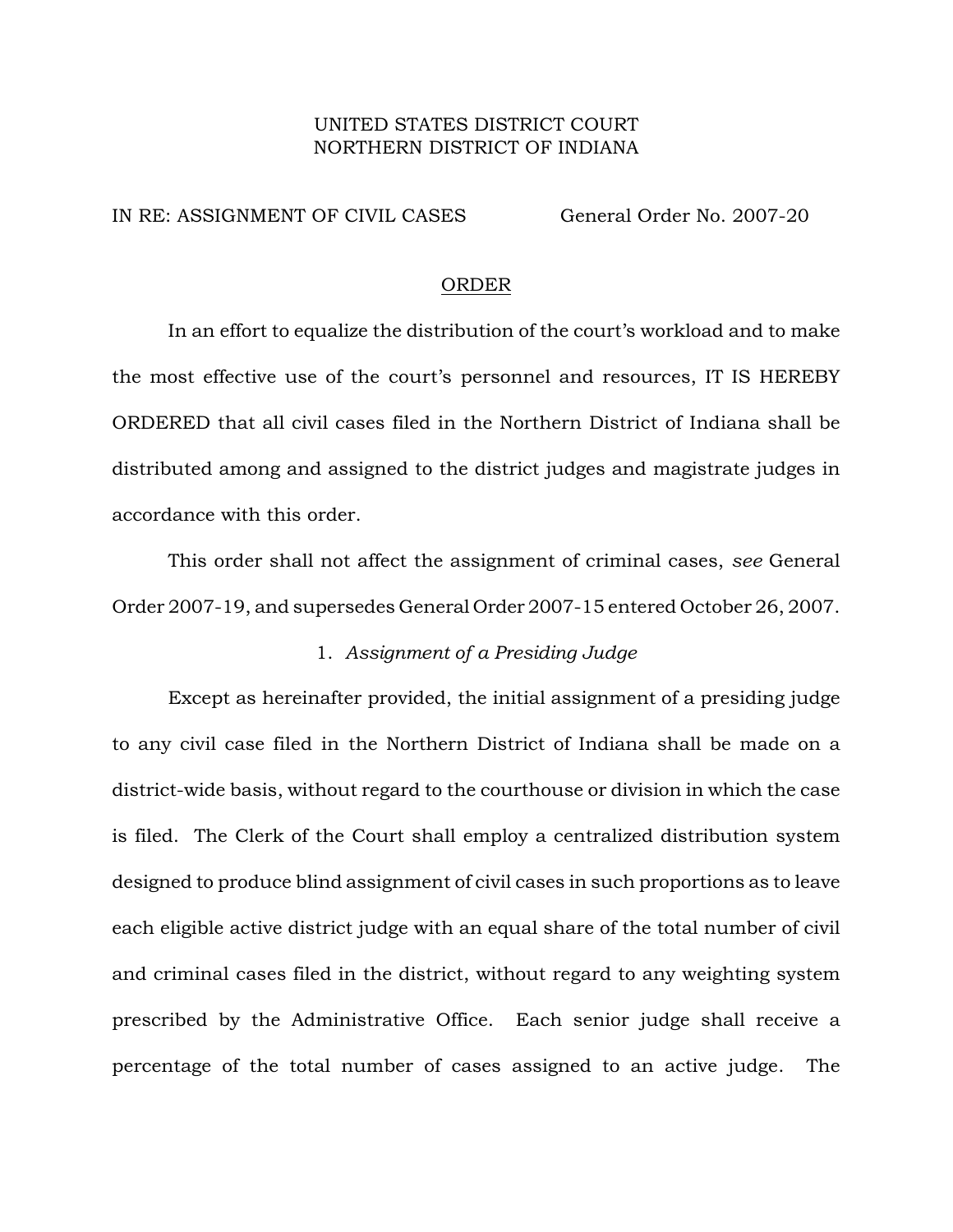percentage of any senior judge's caseload is subject to change and shall be based upon the judge's annual request for certification under the Ethics Reform Act of 1989, 28 U.S.C. § 371, the Judicial Conference rules implementing § 371, *see* Guide to Judiciary Policies and Procedures, Vol. 3, Sec. C, Chpt. 1, Part B., Exhibit B-3, and the Seventh Circuit Guidelines to Determine the Staffing Requirements of Senior and Recalled Judges (adopted September 30, 1997).

#### 2. *Assignment of a Magistrate Judge*

Except as hereinafter provided or unless otherwise directed by the presiding judge, every civil case filed in the Northern District of Indiana shall be assigned to a magistrate judge located in the division of the court in which the case is filed for the purpose of conducting all non-dispositive pretrial proceedings, pursuant to 28 U.S.C. § 636(b)(1)(A); FED. R. CIV. P. 72(a) and General Orders 2003-21, 2004-6, and 2007-10. Cases filed in the Lafayette courthouse shall be assigned to a magistrate judge located in Hammond. To the extent the assigned district judge finds it necessary or appropriate to conduct a non-telephonic pretrial proceeding, the judge should consider the use of videoconferencing or other means to eliminate the need for physical presence in a courthouse other than the courthouse in which the case was filed.

# 3. *Exceptions*

The following exceptions shall be made in implementing this order: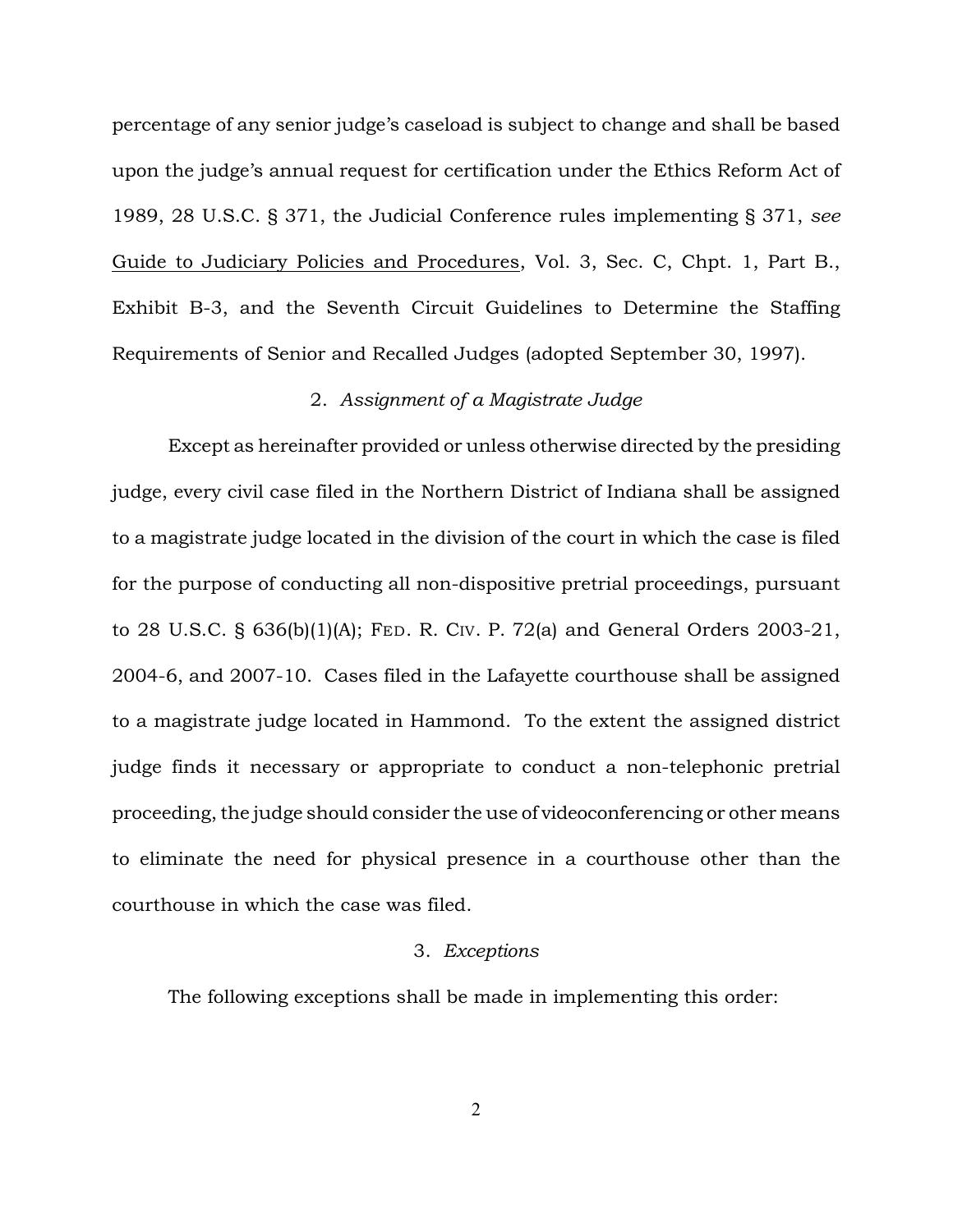(a) All civil cases filed in the Hammond Division in Lafayette shall be assigned to Judge Van Bokkelen and shall be counted in calculating the total number of cases assigned to him.

(b) All petitions under 28 U.S.C. § 2254 filed by persons under sentence of death shall be randomly assigned except as noted in 3(d), (e) and (f) below.

(c) All petitions under 28 U.S.C. § 2255 shall be assigned to the presiding judge in the related criminal case, or shall be randomly assigned to another judge in the district, if presiding judge is unavailable.

(d) Judge Moody will not be assigned the following: truth-in-lending (nature of suit code 371), bankruptcy (nature of suit codes 422-423), labor (nature of suit codes 710-791), copyrights, patent and trademark (nature of suit codes 820, 830 and 840), Social Security (nature of suit codes 861-865), environmental (nature of suit code 893), 2254 petitions filed by persons under sentence of death (nature of suit code 535), class action, or cases with an initial request for a Temporary Restraining Order or Preliminary injunction.

(e) Judge Lozano will not be assigned the following: truth-in-lending (nature of suit code 371), bankruptcy (nature of suit codes 422-423), labor (nature of suit codes 710-791), copyrights, patent and trademark (nature of suit codes 820, 830 and 840), environmental (nature of suit code 893), 2254 petitions filed by persons under sentence of death (nature of suit code 535), class action, or

3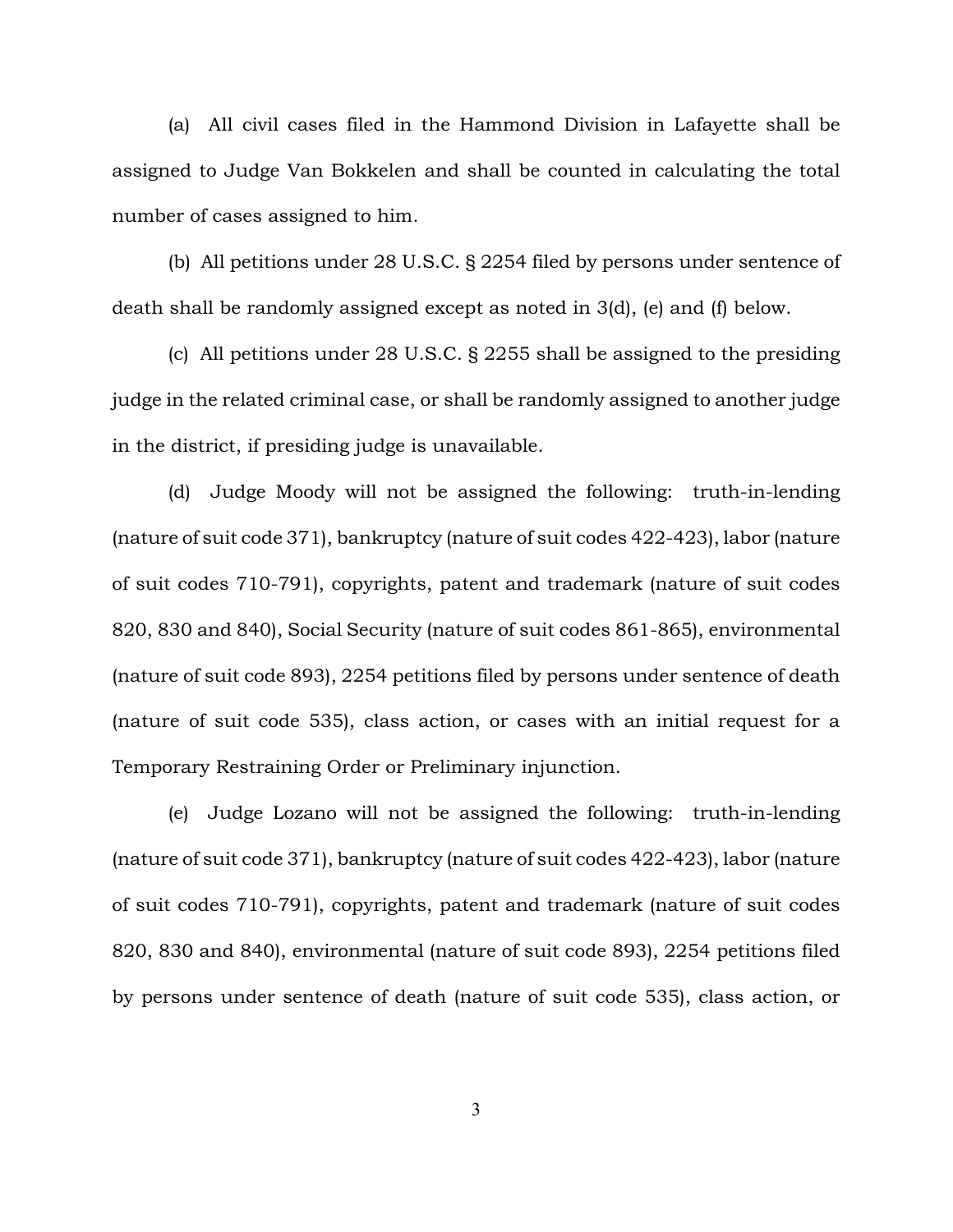cases with an initial request for a Temporary Restraining Order or Preliminary injunction.

(f) Judge Lee will not be assigned the following: copyrights, patent and trademark (nature of suit codes 820, 830 and 840); 2254 petitions filed by persons under sentence of death (nature of suit code 535), class action, or cases with an initial request for a Temporary Restraining Order or Preliminary injunction.

(g) No magistrate judge shall be assigned in cases in which the nature of suit involves a bankruptcy appeal or petition under 28 U.S.C. §§ 2241, 2254, or 2255.

(h) If a petition for temporary restraining order is filed at the same time as the complaint, the clerk shall make a temporary assignment of the case to a district judge who regularly sits in the division in which the complaint was filed. The temporary assignment shall be made on a random basis. Following the initial handling of the petition for temporary restraining order, the temporarily-assigned district judge shall notify the clerk, who shall then assign the case to a district judge under the method set forth in paragraph 1 of this Order.

#### 4. *Review and Reassignment*

The Clerk of the Court shall review the case distribution statistics on June 1 and December 1 of each year to determine whether the court's workload has been equally distributed in accordance with this order, taking into account the total number of civil and criminal cases assigned to each judge; and, if necessary,

4